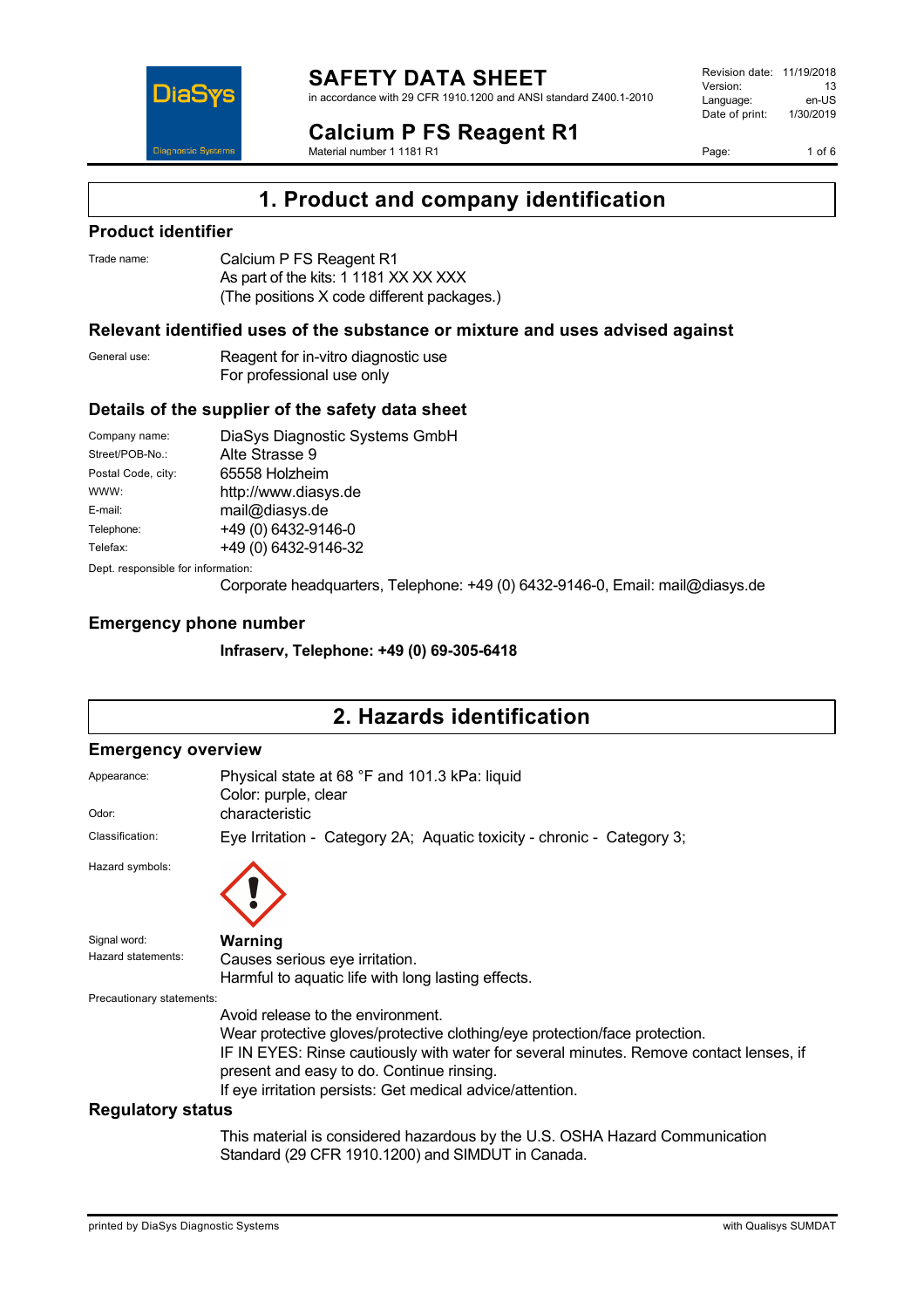

## **Calcium P FS Reagent R1**

Material number 1 1181 R1

| Revision date: | 11/19/2018 |
|----------------|------------|
| Version:       | 13         |
| Language:      | en-US      |
| Date of print: | 1/30/2019  |
|                |            |

Page: 2 of 6

### **Hazards not otherwise classified**

see section 11: Toxicological information

# **3. Composition / Information on ingredients**

Chemical characterization: Aqueous solution

Relevant ingredients:

| CAS No.                   | Designation                                                                     | Content  | Classification                                                                                                                                  |
|---------------------------|---------------------------------------------------------------------------------|----------|-------------------------------------------------------------------------------------------------------------------------------------------------|
| <b>CAS</b><br>160901-28-0 | Alcohols, C9-11, branched and<br>linear, ethoxylated, sulfates,<br>sodium salts | $< 2\%$  | Skin Irritation - Category 2.<br>Eye Damage - Category 1.                                                                                       |
|                           | CAS 26635-92-7 2,2'-[(Octadecylimino)bis<br>(ethane-2,1-diyloxy)]diethanol      | $< 1 \%$ | Skin Irritation - Category 2.<br>Eye Damage - Category 1.<br>Aquatic toxicity - acute - Category 1.<br>Aquatic toxicity - chronic - Category 1. |

|                         | 4. First aid measures                                                                                                                                                                                              |
|-------------------------|--------------------------------------------------------------------------------------------------------------------------------------------------------------------------------------------------------------------|
| General information:    | If medical advice is needed, have product container or label at hand.                                                                                                                                              |
| In case of inhalation:  | Move victim to fresh air, put at rest and loosen restrictive clothing.<br>If the casualty has difficulty breathing, call a doctor immediately.                                                                     |
| Following skin contact: | Change contaminated clothing. Immediately clean with water and soap followed by<br>thorough rinsing. Seek medical treatment in case of troubles.                                                                   |
| After eye contact:      | Immediately flush eyes with plenty of flowing water for 10 to 15 minutes holding eyelids<br>apart. Remove contact lenses, if present and easy to do. Continue rinsing. Subsequently<br>consult an ophthalmologist. |
| After swallowing:       | Rinse mouth immediately and drink plenty of water. Never give anything by mouth to an<br>unconscious person. Do not induce vomiting.<br>Seek medical treatment in case of troubles.                                |

### **Most important symptoms/effects, acute and delayed**

Causes serious eye irritation.

### **Information to physician**

Treat symptomatically.

## **5. Fire fighting measures**

Flash point/flash point range:

not combustible

Auto-ignition temperature: No data available

Suitable extinguishing media:

Product is non-combustible. Extinguishing materials should therefore be selected according to surroundings.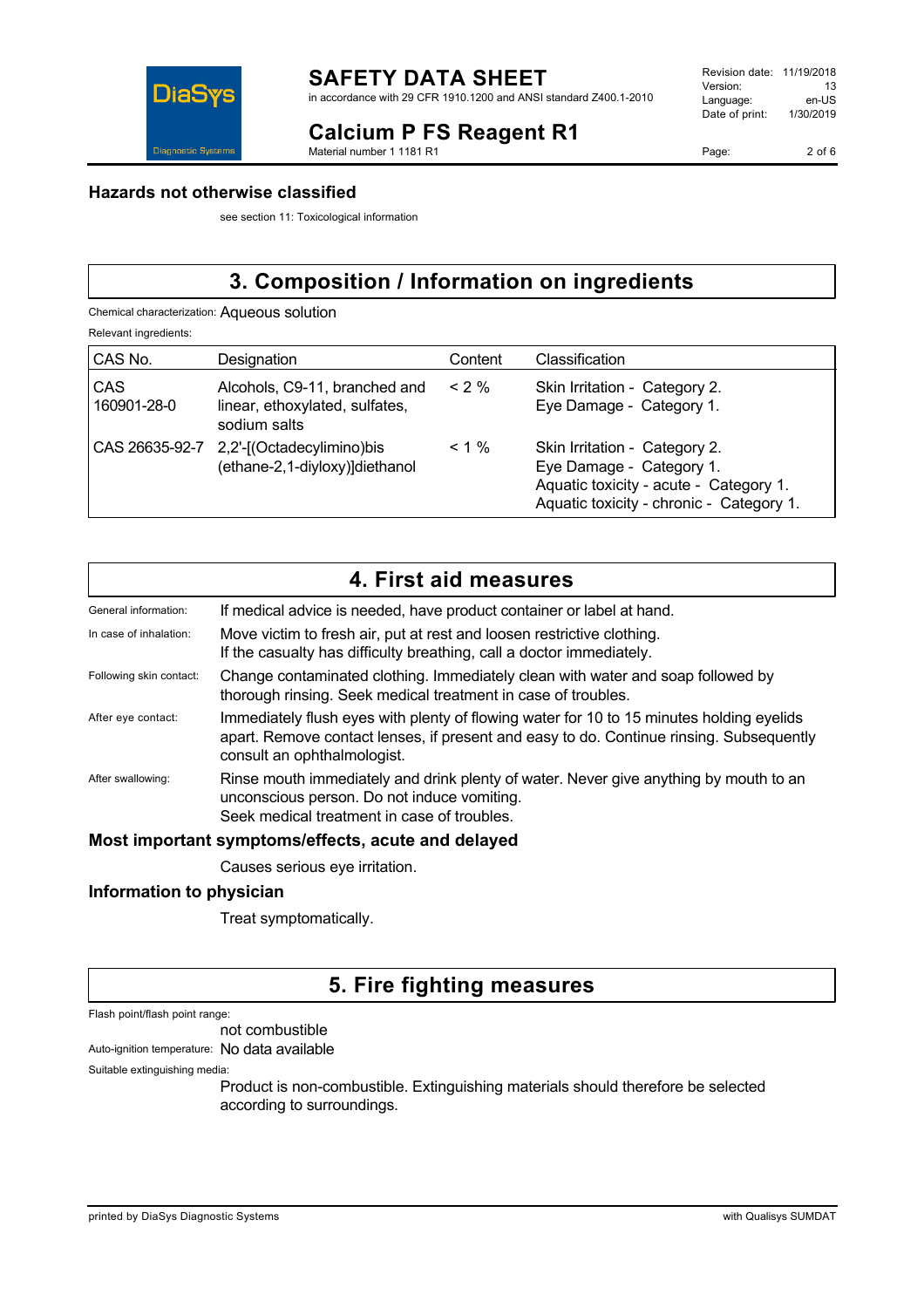

## **Calcium P FS Reagent R1**

Material number 1 1181 R1

Page: 3 of 6

## **Specific hazards arising from the chemical**

Fires in the immediate vicinity may cause the development of dangerous vapors. In case of fire may be liberated: Sodium compounds, sulphur oxides, carbon monoxide and carbon dioxide.

Protective equipment and precautions for firefighters:

DiaS

Wear self-contained breathing apparatus.

Additional information: Do not allow water used to extinguish fire to enter drains, ground or waterways.

## **6. Accidental release measures**

| Personal precautions:      | Avoid contact with skin and eyes. Provide adequate ventilation.<br>Wear appropriate protective equipment. Keep unprotected people away.                                                |
|----------------------------|----------------------------------------------------------------------------------------------------------------------------------------------------------------------------------------|
| Environmental precautions: |                                                                                                                                                                                        |
|                            | Do not allow to enter into ground-water, surface water or drains.                                                                                                                      |
| Methods for clean-up:      | Soak up with absorbent materials such as sand, siliceus earth, acid- or universal binder.<br>Store in special closed containers and dispose of according to ordinance. Final cleaning. |

# **7. Handling and storage**

### **Handling**

Advices on safe handling: Avoid contact with skin and eyes. Provide adequate ventilation. Wear appropriate protective equipment. Do not eat, drink or smoke when using this product. Wash hands thoroughly after handling. Have eye wash bottle or eye rinse ready at work place.

## **Storage**

Requirements for storerooms and containers:

Keep container in a well-ventilated place. Keep containers tightly closed and at a temperature between 35.6 °F and 46.4 °F.

Hints on joint storage: Keep away from food, drink and animal feedingstuffs.

## **8. Exposure controls / personal protection**

### **Engineering controls**

Provide good ventilation and/or an exhaust system in the work area. See also information in chapter 7, section storage.

## **Personal protection equipment (PPE)**

| Eye/face protection     | Tightly sealed goggles according to OSHA Standard - 29 CFR: 1910.133 or ANSI<br>Z87.1-2010.                                                                                                                                    |
|-------------------------|--------------------------------------------------------------------------------------------------------------------------------------------------------------------------------------------------------------------------------|
| Skin protection         | Wear suitable protective clothing.                                                                                                                                                                                             |
|                         | Protective gloves according to OSHA Standard - 29 CFR: 1910.138.<br>Glove material: Nitrile rubber - Breakthrough time: >480 min.<br>Observe glove manufacturer's instructions concerning penetrability and breakthrough time. |
| Respiratory protection: | Use a breathing protection against vapors/aerosol.<br>Use combination filter type A/P according to OSHA Standard - 29 CFR: 1910.134 or ANSI<br>Z88.2.                                                                          |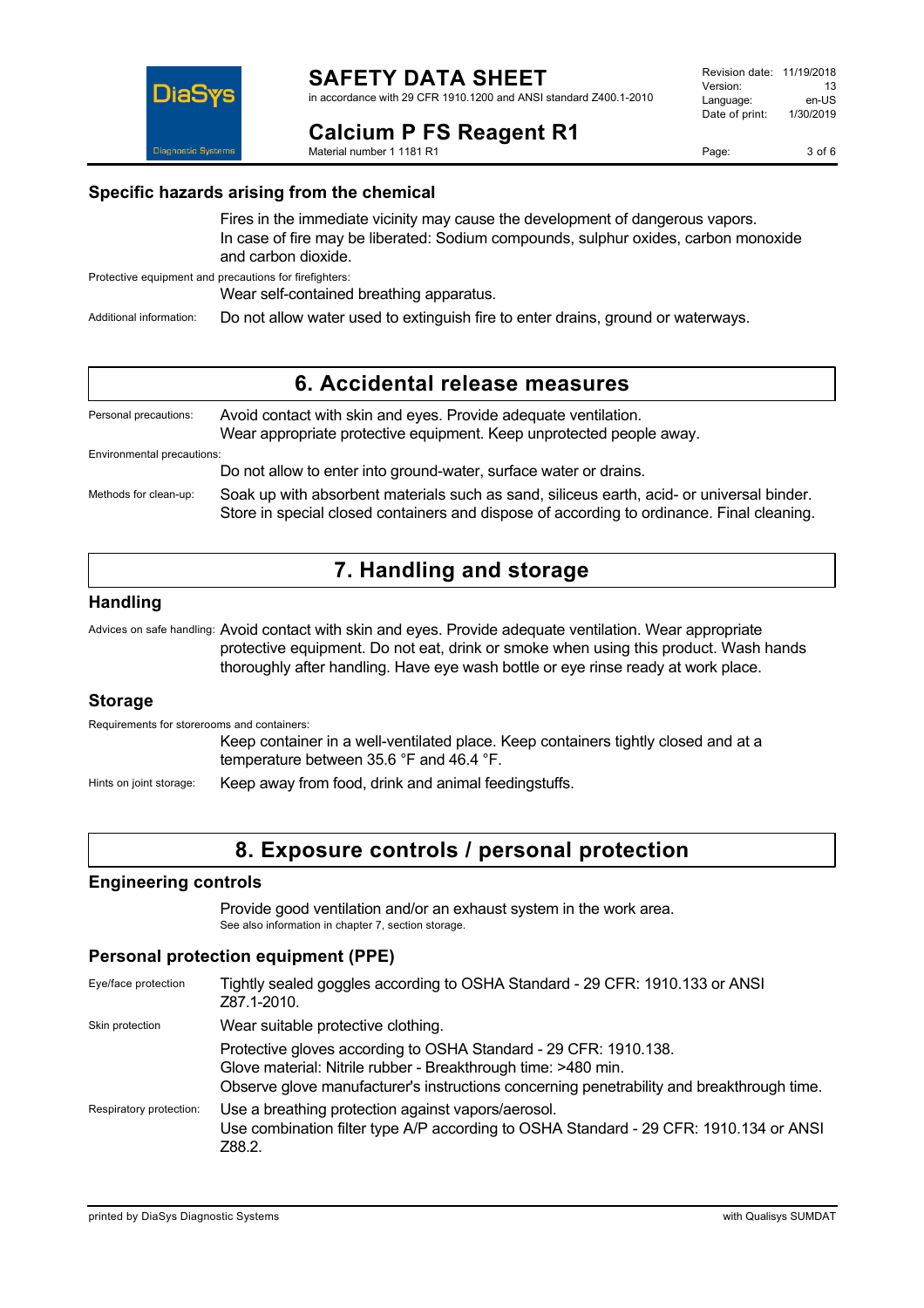

### **SAFETY DATA SHEET** in accordance with 29 CFR 1910.1200 and ANSI standard Z400.1-2010

**Calcium P FS Reagent R1**

Material number 1 1181 R1

| Revision date: | 11/19/2018 |
|----------------|------------|
| Version:       | 13         |
| Language:      | en-US      |
| Date of print: | 1/30/2019  |
|                |            |

Page: 4 of 6

General hygiene considerations:

Avoid contact with skin and eyes. Change contaminated clothing. Do not eat, drink or smoke when using this product. Wash hands thoroughly after handling. Have eye wash bottle or eye rinse ready at work place.

# **9. Physical and chemical properties**

### **Information on basic physical and chemical properties**

| Appearance:                              | Physical state at 68 °F and 101.3 kPa: liquid<br>Color: purple, clear |
|------------------------------------------|-----------------------------------------------------------------------|
| Odor:                                    | characteristic                                                        |
| Odor threshold:                          | No data available                                                     |
| pH value:                                | at 77 °F: 5.05                                                        |
| Melting point/freezing point:            | No data available                                                     |
| Initial boiling point and boiling range: | No data available                                                     |
| Flash point/flash point range:           | not combustible                                                       |
| Evaporation rate:                        | No data available                                                     |
| Flammability:                            | No data available                                                     |
| Explosion limits:                        | No data available                                                     |
| Vapor pressure:                          | No data available                                                     |
| Vapor density:                           | No data available                                                     |
| Density:                                 | at 68 °F: 1.0097 g/mL                                                 |
| Water solubility:                        | completely miscible                                                   |
| Partition coefficient: n-octanol/water:  | No data available                                                     |
| Auto-ignition temperature:               | No data available                                                     |
| Thermal decomposition:                   | No data available                                                     |
| Additional information:                  | No data available                                                     |

# **10. Stability and reactivity**

| Reactivity:                        | No data available                            |
|------------------------------------|----------------------------------------------|
| Chemical stability:                | Stable under recommended storage conditions. |
| Possibility of hazardous reactions | No hazardous reactions known.                |
| Conditions to avoid:               | Protect from excessive heat.                 |
| Incompatible materials:            | No data available                            |
| Hazardous decomposition products:  |                                              |
|                                    | No decomposition when used properly.         |
| Thermal decomposition:             | No data available                            |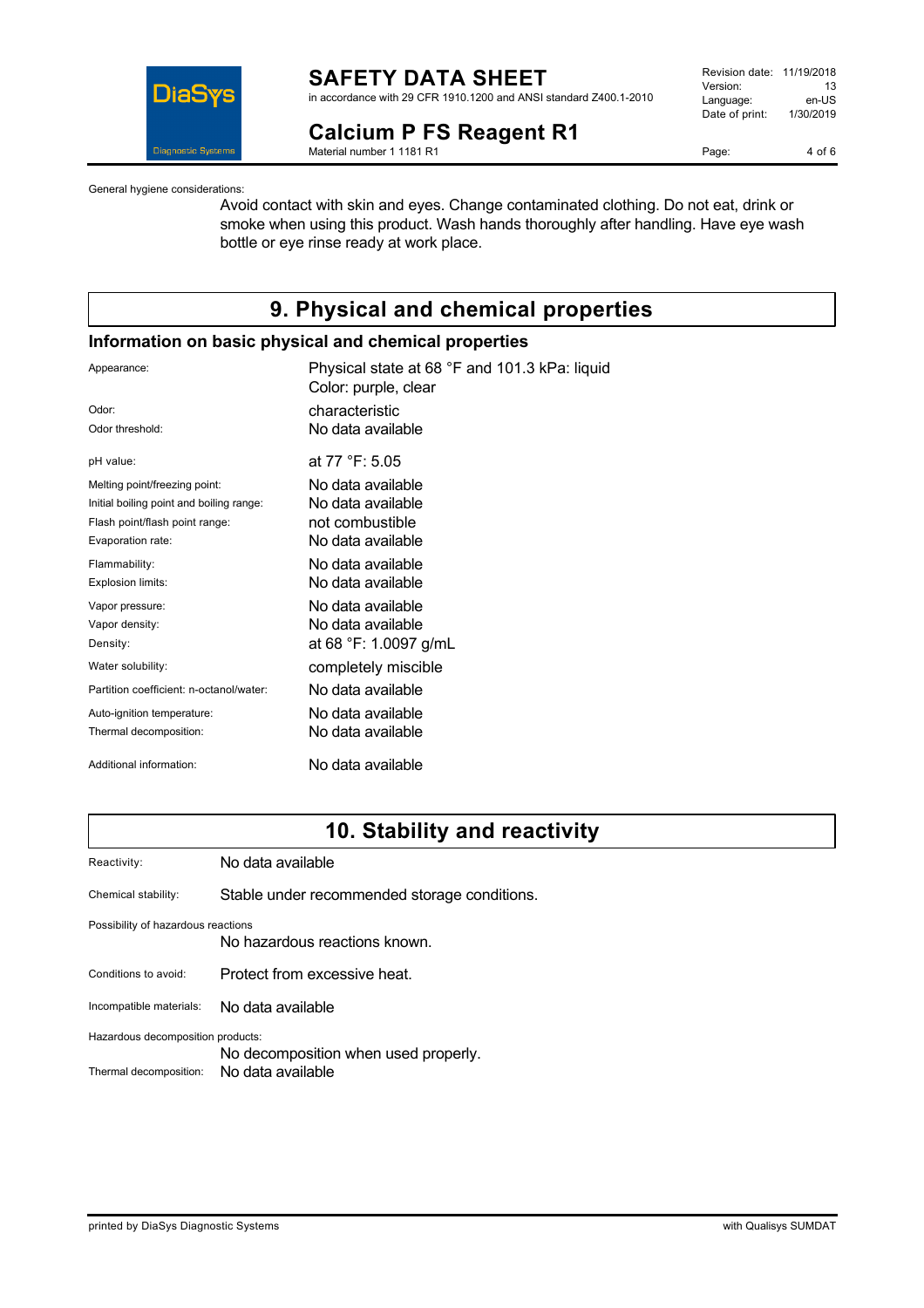

#### **Calcium P FS Reagent R1** Material number 1 1181 R1

Revision date: 11/19/2018 Version: 13<br>Language: en-LIS Language: en-US<br>Date of print: 1/30/2019  $Date$  of print:

Page: 5 of 6

**11. Toxicological information**

## **Toxicological tests**

Toxicological effects: The statements are derived from the properties of the single components. No toxicological data is available for the product as such. Acute toxicity (oral): Lack of data. Acute toxicity (dermal): Lack of data. Acute toxicity (inhalative): Lack of data. Skin corrosion/irritation: Lack of data. Serious eye damage/irritation: Eye Irritation - Category 2A = Causes serious eye irritation. Sensitisation to the respiratory tract: Lack of data. Skin sensitisation: Lack of data. Germ cell mutagenicity/Genotoxicity: Lack of data. Carcinogenicity: Lack of data. Reproductive toxicity: Lack of data. Effects on or via lactation: Lack of data. Specific target organ toxicity (single exposure): Lack of data. Specific target organ toxicity (repeated exposure): Lack of data. Aspiration hazard: Lack of data.

### **Symptoms**

After eye contact: Upon direct contact with eyes may cause burning, tearing, redness.

# **12. Ecological information**

### **Ecotoxicity**

Further details: No data available

### **Mobility in soil**

No data available

### **Persistence and degradability**

Further details: No data available

### **Additional ecological information**

General information: Contains surfactants: Do not allow to enter into ground-water, surface water or drains.

## **13. Disposal considerations**

### **Product**

Recommendation: Special waste. Dispose of waste according to applicable legislation.

### **Contaminated packaging**

Recommendation: Dispose of waste according to applicable legislation. Non-contaminated packages may be recycled.